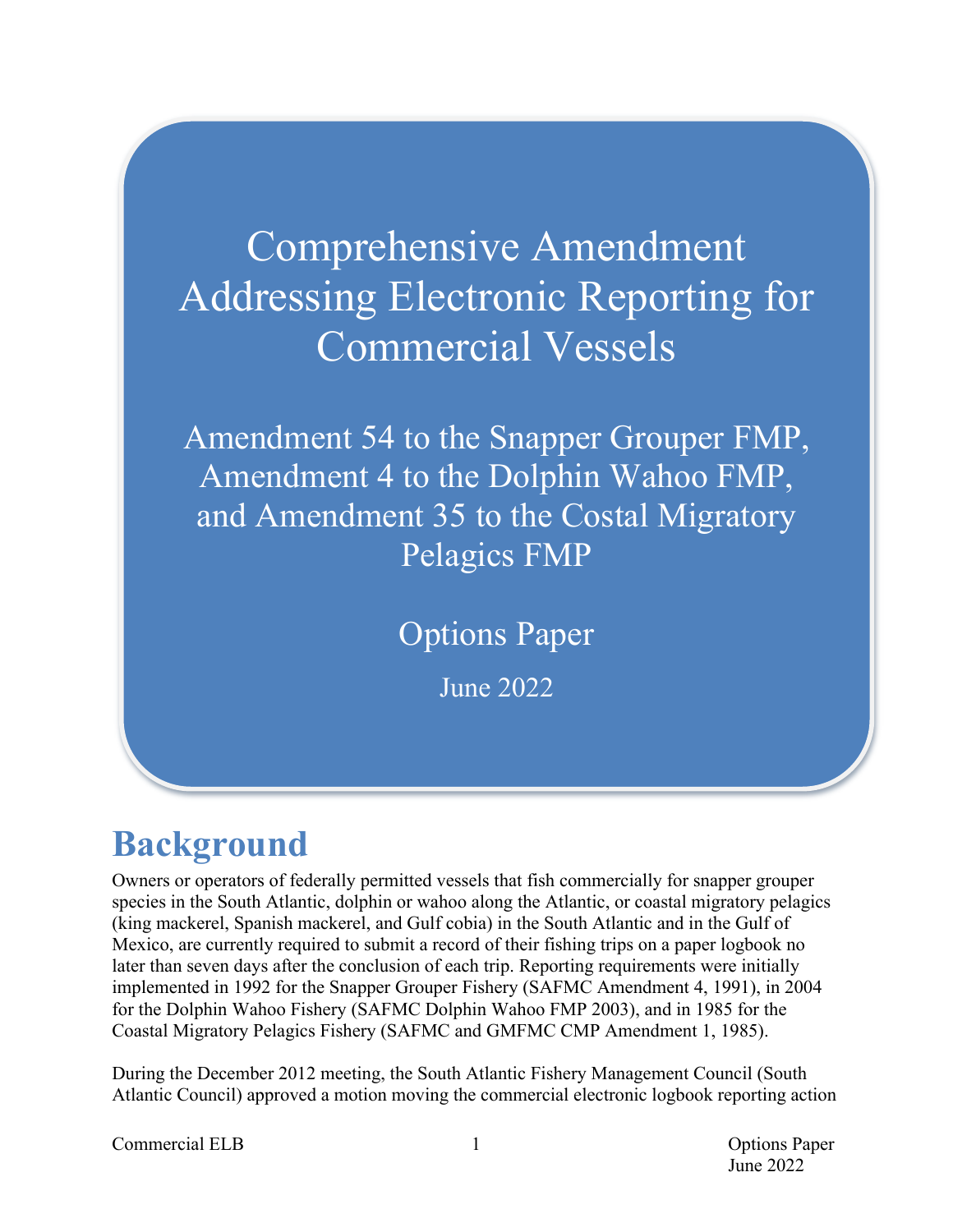out of the Comprehensive Ecosystem-Based Amendment 3 that was being developed and indicated their wish to work with the Gulf of Mexico Fishery Management Council (Gulf Council) on a joint amendment to address commercial logbook issues in the South Atlantic and Gulf of Mexico. The National Marine Fisheries Service (NMFS) Southeast Fisheries Science Center (SEFSC) conducted a pilot study for commercial electronic logbook reports in 2015. Initially, an amendment incorporating results from year 1 of the pilot study was planned with a target implementation date of January 1, 2016. An amendment has yet to be developed, however. As of 2016, those with dual permits from the Greater Atlantic Region and the South Atlantic were allowed to submit electronic reports through the Atlantic Coastal Cooperative Statistics Program (ACCSP) SAFIS system. As of 2021, voluntary commercial electronic logbook reports could be submitted by Southeast Region commercial permit holders through the ACCSP eTRIPS mobile application. The timeline below summarizes the progression of this amendment to date.

| 2011-2012<br>Comprehensive Ecosystem Based Amendment 3 (CE-BA 3) developed,<br>including scoping and public hearings.<br>South Atlantic Council removed commercial logbook reporting action<br>December 2012<br>from CE-BA 3<br>February 2013<br>Gulf Council approved motion to develop Joint South Atlantic/Gulf of<br>Mexico Generic Commercial Logbook Reporting Amendment.<br>South Atlantic Council approved a motion to request SEFSC<br>June 2013<br>presentation on the commercial e-logbook pilot study and directed staff<br>to work with Gulf staff to incorporate results form year 1 of the pilot<br>study and target regulations to be effective in January 1, 2016.<br>SEFSC presented status of pilot project that began in August 2013 and<br>September 2013<br>indicated the project would last 12 to 18 months. The Council requested<br>updates at each Council meeting moving forward. |      |  |
|--------------------------------------------------------------------------------------------------------------------------------------------------------------------------------------------------------------------------------------------------------------------------------------------------------------------------------------------------------------------------------------------------------------------------------------------------------------------------------------------------------------------------------------------------------------------------------------------------------------------------------------------------------------------------------------------------------------------------------------------------------------------------------------------------------------------------------------------------------------------------------------------------------------|------|--|
|                                                                                                                                                                                                                                                                                                                                                                                                                                                                                                                                                                                                                                                                                                                                                                                                                                                                                                              |      |  |
|                                                                                                                                                                                                                                                                                                                                                                                                                                                                                                                                                                                                                                                                                                                                                                                                                                                                                                              |      |  |
|                                                                                                                                                                                                                                                                                                                                                                                                                                                                                                                                                                                                                                                                                                                                                                                                                                                                                                              |      |  |
|                                                                                                                                                                                                                                                                                                                                                                                                                                                                                                                                                                                                                                                                                                                                                                                                                                                                                                              |      |  |
|                                                                                                                                                                                                                                                                                                                                                                                                                                                                                                                                                                                                                                                                                                                                                                                                                                                                                                              |      |  |
| SEFSC conducted pilot study.                                                                                                                                                                                                                                                                                                                                                                                                                                                                                                                                                                                                                                                                                                                                                                                                                                                                                 | 2015 |  |
| 2015-2021<br>Database development and testing of mobile reporting application<br>(eTRIPS in cooperation with ACCSP                                                                                                                                                                                                                                                                                                                                                                                                                                                                                                                                                                                                                                                                                                                                                                                           |      |  |
| March 2021<br>Feedback from Gulf Reef Fish and Gulf Coastal Migratory Advisory<br>Panels that set-based reporting should be revised for SERO commercial<br>logbooks.                                                                                                                                                                                                                                                                                                                                                                                                                                                                                                                                                                                                                                                                                                                                         |      |  |

The Councils have received periodic updates from the SEFSC during regularly scheduled Council meetings for several years on the transition of the current paper-based Coastal Logbook Program to an electronic format. The SEFSC has developed (in coordination with ACCSP) a mobile application to accept electronic submissions. However, because the language implementing commercial reporting requirements in the applicable fishery management plans (FMPs) and in the existing regulations does not specify that the submission of commercial logbooks can be accomplished via electronic means (i.e., utilizing the newly developed SEFSC system), each of the applicable FMPs that require paper logbook submissions must be amended to allow for electronic submission. Additionally, the SEFSC will need to develop technical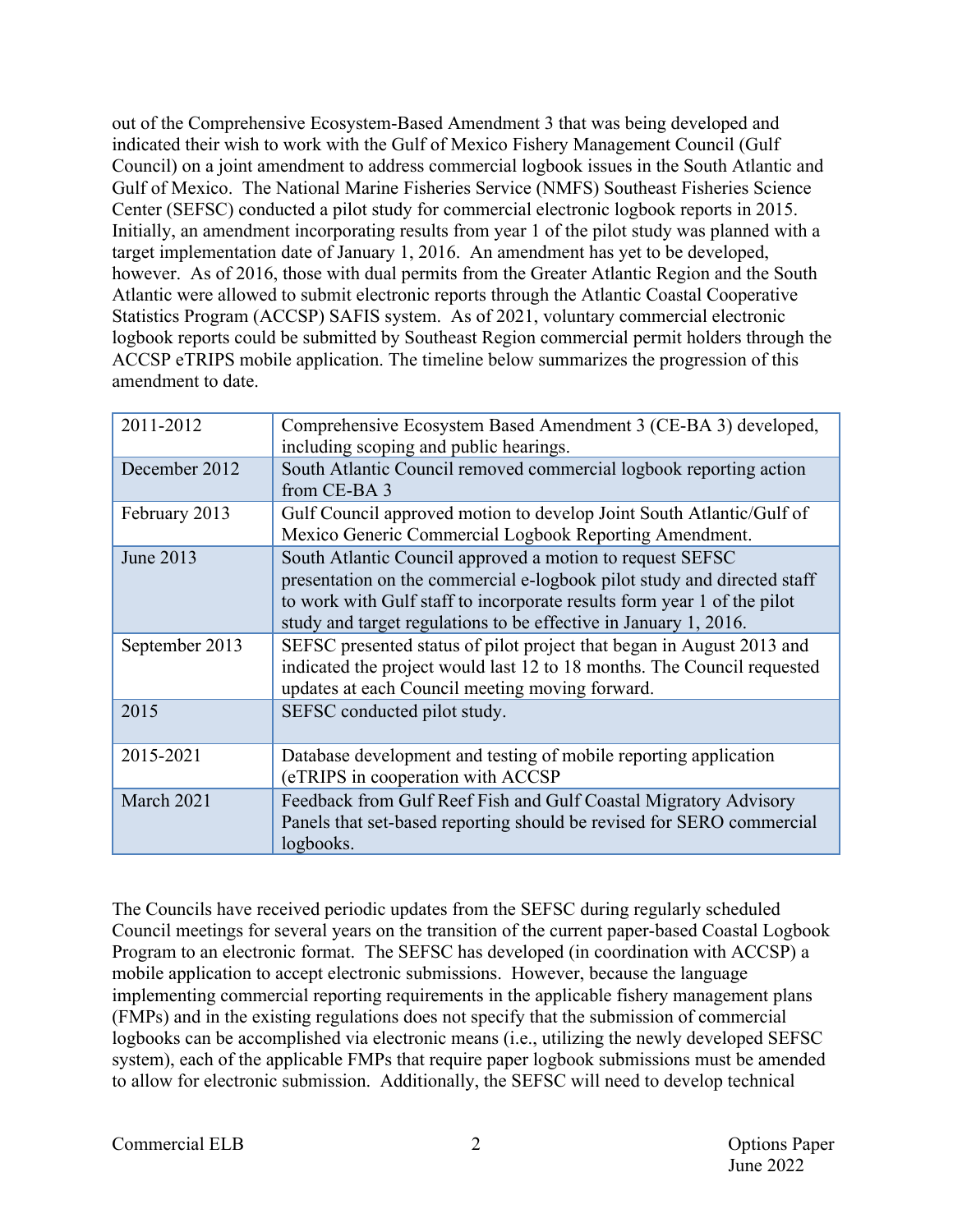specifications and guidelines to allow other vendors to develop mobile applications for this program.

This amendment would modify the FMPs for South Atlantic Snapper Grouper, Atlantic Dolphin Wahoo, and Atlantic and Gulf of Mexico Coastal Migratory Pelagics, to require commercial logbooks to be submitted via electronic reporting forms instead of the currently used paper-based forms.

## **Proposed management changes in this amendment**

Require commercial logbooks for the subject amendments to be submitted via electronic reporting forms instead of the currently used paper-based forms.

This action would move the paper-based commercial logbooks under the Coastal Logbook Program (snapper grouper, Gulf and Atlantic CMP, Atlantic DW, and Gulf reef fish) to an electronic platform to increase efficiency in reporting with benefits to the fishermen and the agency. NMFS anticipates that there may be minor adjustments to the data to be reported in order to move to an electronic system, and NMFS intends to present that information to the Council during the development of this amendment.

# **Objectives for this meeting**

- Provide guidance on options for development
	- o Should this joint amendment with the Gulf Council include Gulf Reef Fish?
- Review and provide guidance on timing of amendment development

## **Tentative amendment timing**

### *Note: The IPT will determine whether a Catergorical Exclusion (CE) can be used, in which case the tentative timing would be revised*

| June 2022      | SA Council reviews options and provides guidance   |
|----------------|----------------------------------------------------|
| June 2022      | Gulf Council reviews options and provides guidance |
| August 2022    | Gulf Council approves for public hearings          |
| September 2022 | SA Council approves for public hearings            |
| Fall 2022      | Councils conduct public hearings                   |
| December 2022  | SA Council approves for formal review              |
| January 2023   | Gulf Council approves for formal review            |
| Late 2023      | Final rule published (pending PRA approval)        |
| Early 2024     | Regulations effective                              |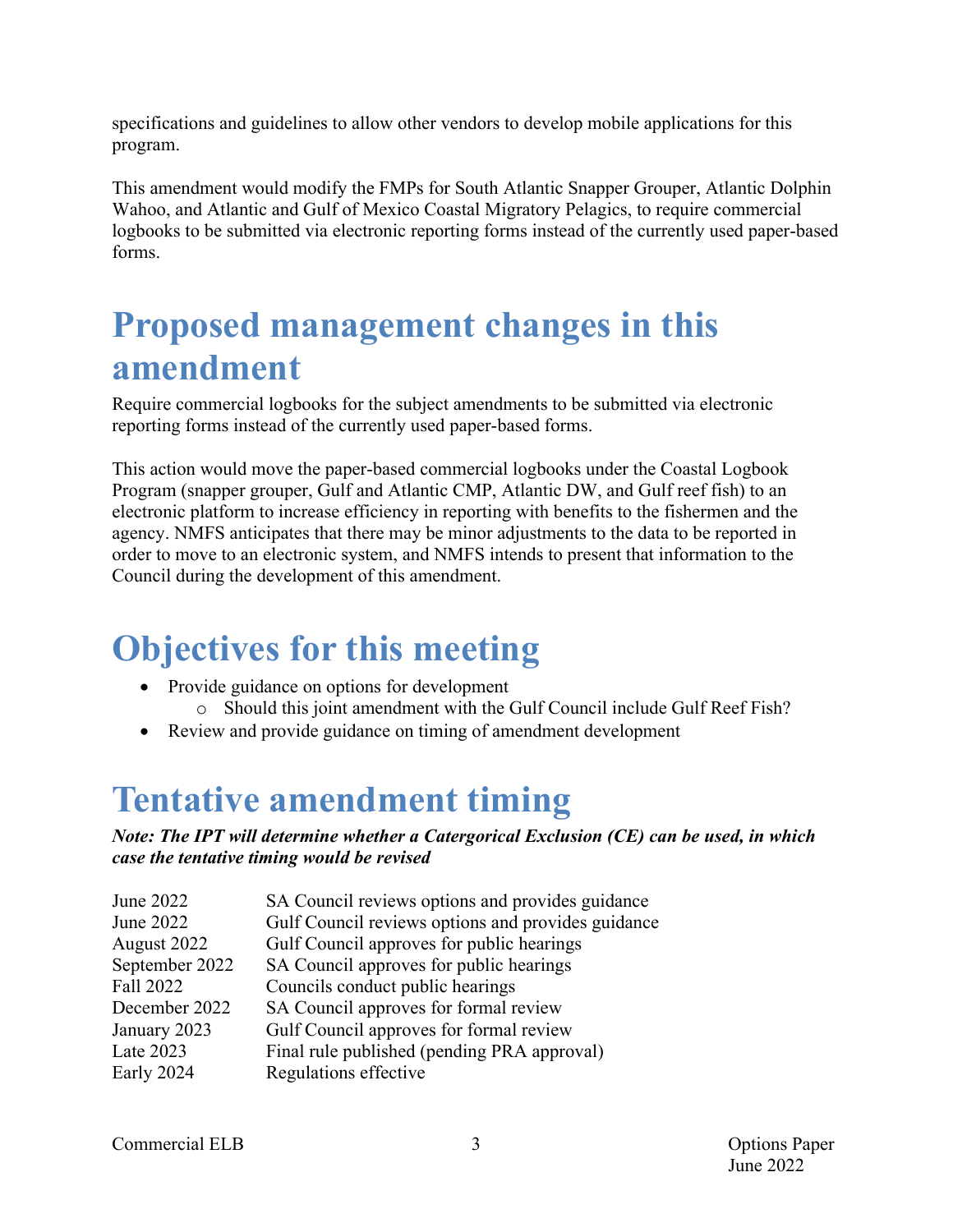# **Options for Proposed Actions**

## **1. Amend the Snapper Grouper, Dolphin Wahoo, and Coastal Migratory Pelagics Fishery Management Plans to implement electronic reporting for federally permitted commercial vessels**

### *Note: proposed language below if a CE were to be used.*

**Current Reporting Requirements:** The owner or operator of a vessel for which a commercial permit for South Atlantic snapper grouper, Atlantic dolphin and wahoo or coastal migratory pelagic (CMP) species (king or Spanish mackerel), has been issued, or whose vessel fishes for or lands such species (snapper grouper species, Atlantic dolphin or wahoo species, or CMP species for sale) in or from state waters adjoining the applicable South Atlantic or Atlantic exclusive economic zone (EEZ), and who is selected to report by the Science and Research Director (SRD) must maintain a fishing record for each trip, or a portion of such trips as specified by the SRD, on forms provided by the SRD. Completed fishing records must be submitted to the SRD postmarked no later than 7 days after the end of each fishing trip. If no fishing occurred during a calendar month, a report so stating must be submitted on one of the forms postmarked no later than 7 days after the end of that month. Information to be reported is indicated on the form and its accompanying instructions.

**Action:** Maintain the reporting requirements described above, but require the fishers to transmit their reports electronically using NMFS approved hardware and software. Information to be reported is indicated on the electronic form and its accompanying instructions.

## **IPT Members Comments:**

- If the electronic reporting requirement is to apply to all CMP permit holders (SA and Gulf), do the Councils want to extend requirement to Gulf Reef Fish permit at the same time? If amendment is not developed jointly with the Gulf, implementation of electronic reporting requirements may be delayed.
- For Gulf Individual Fishery Quota (IFQ) holders: The IFQ reporting requirements are separate from the other logbook requirements discussed above, and participation in the IFQ program does not exclude IFQ holders from any applicable coastal logbook requirements.
	- o The general data requirements will remain the same as the current paper-based data requirements but some minor changes will need to made to work within the electronic platform.
	- o
- How would this amendment affect the way the economic add-on logbook data are collected?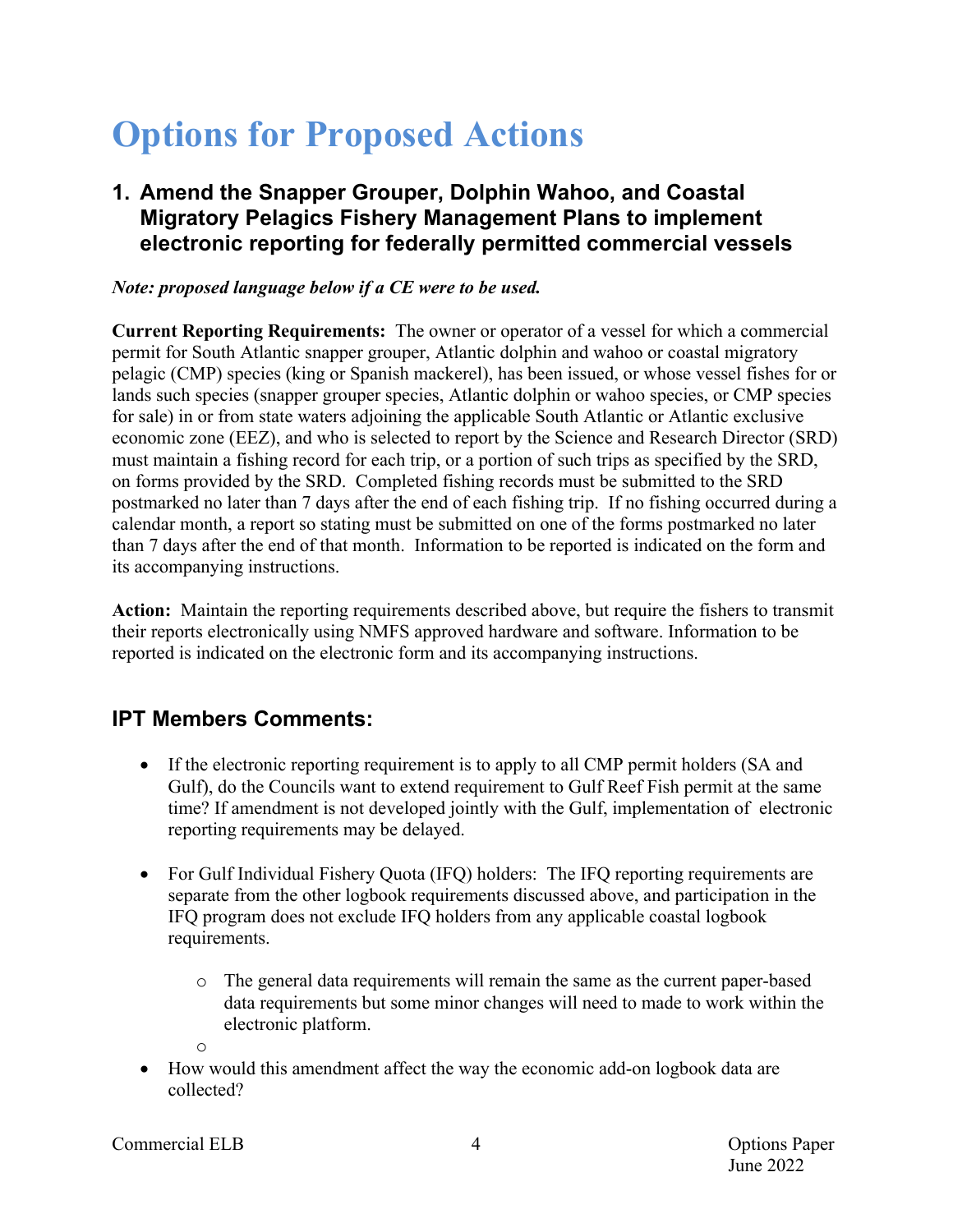- o The SEFSC does not expect this amendment to affect the collection of this information. Selection will still occur at the beginning of the year and permit holders that are selected will be expected to complete the economic questions within the electronic form.
- Under this action, electronic reports will be due 7 days after the end of the fishing trip. If the Council wants to change the frequency of reporting through this amendment additional action(s) may be needed.
- Exceptions to the reporting requirements due to catastrophic conditions will be at the RA's discretion. Details about the catastrophic conditions will follow the current electronic reporting program details for catastrophic conditions.
- The implementation of electronic reporting in fisheries such as spiny lobster, golden crab and shrimp will require significant time for development because of their reporting requirements, and this amendment would not apply to those FMPs. Additionally, this would not apply to wreckfish reporting requirements, as a separate electronic program for wreckfish is being developed in Amendment 48.
- At this point, the electronic forms have been developed and tested which will allow the snapper grouper, dolphin wahoo, coastal migratory pelagics, and Gulf reef fish FMPs to use the electronic platform. These forms are available now for voluntary commercial electronic reporting.

## **Council Action:**

Provide guidance on the following:

- Include amending the Gulf's Reef Fish FMP?
- Review tentative timeline for development and adjust as needed.
- Others?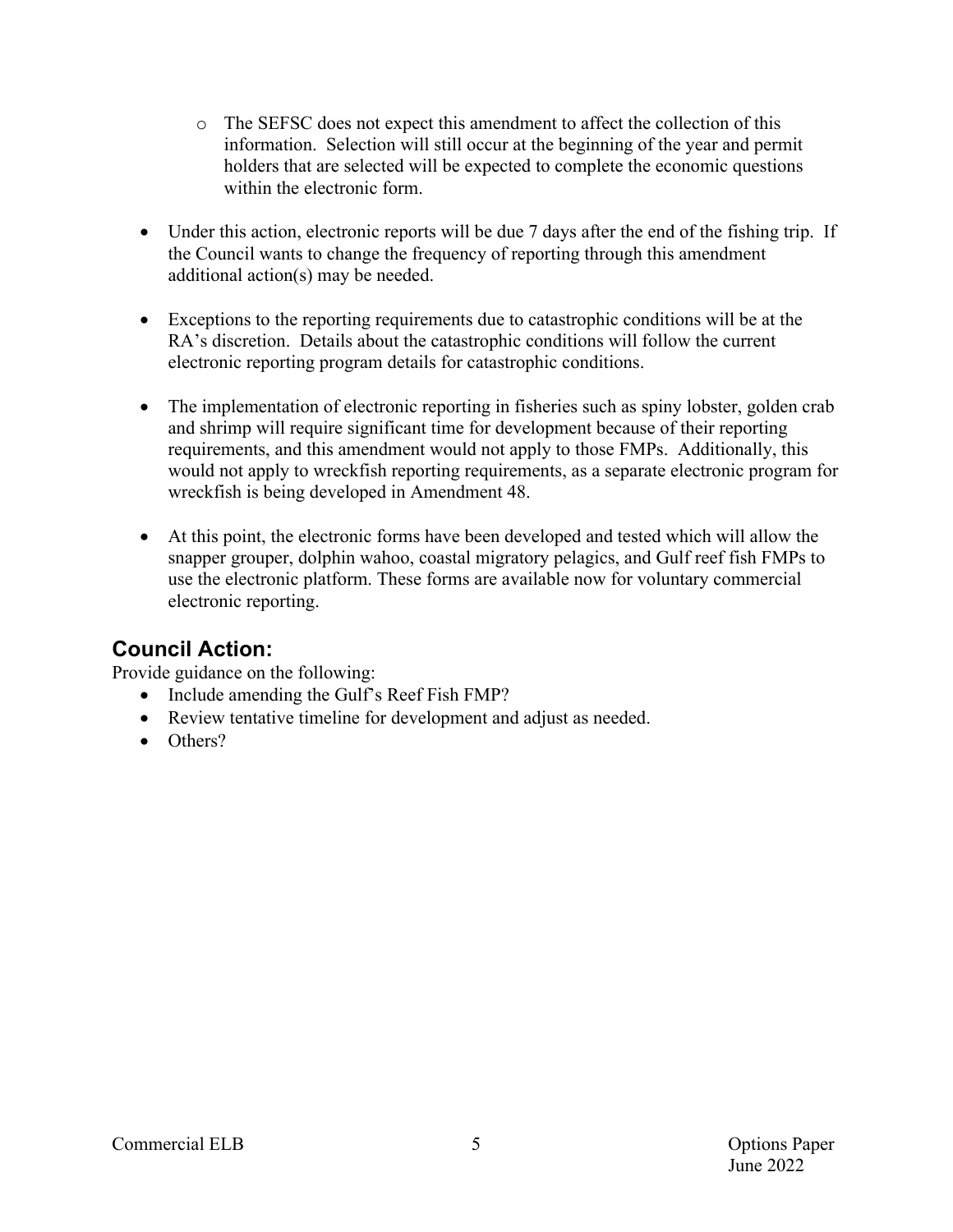### **Appendix A.**

### *Snapper Grouper FMP*

The owner or operator of a vessel for which a commercial permit for South Atlantic snapper-grouper has been issued, as required under  $\S 622.170(a)(1)$ , or whose vessel fishes for or lands South Atlantic snapper-grouper in or from state waters adjoining the South Atlantic EEZ, who is selected to report by the SRD must maintain a fishing record on a form available from the SRD and must submit such record as specified in paragraph (a)(4) of this section.

Completed fishing records required by this paragraph (a) must be submitted to the SRD postmarked not later than 7 days after the end of each fishing trip. If no fishing occurred during a calendar month, a report so stating must be submitted on one of the forms postmarked not later than 7 days after the end of that month. Information to be reported is indicated on the form and its accompanying instructions.

#### *Dolphin Wahoo FMP*

The owner or operator of a vessel for which a commercial permit for Atlantic dolphin and wahoo has been issued, as required under  $\S 622.270(a)(1)$ , or whose vessel fishes for or lands Atlantic dolphin or wahoo in or from state waters adjoining the Atlantic EEZ, who is selected to report by the SRD must maintain a fishing record on a form available from the SRD and must submit such record as specified in paragraph (a)(2) of this section. Completed fishing records required by paragraph  $(a)(1)$  of this section must be submitted to the SRD postmarked not later than 7 days after the end of each fishing trip. If no fishing occurred during a calendar month, a report so stating must be submitted on one of the forms postmarked not later than 7 days after the end of that month. Information to be reported is indicated on the form and its accompanying instructions.

#### *Coastal Migratory Pelagics FMP (joint with GMFMC)*

The owner or operator of a vessel that fishes for or lands coastal migratory pelagic fish for sale in or from the Gulf, Mid-Atlantic, or South Atlantic EEZ or adjoining state waters, or whose vessel is issued a commercial permit for king or Spanish mackerel, as required under  $\S 622.370(a)(1)$  or (3), respectively, who is selected to report by the SRD, must maintain a fishing record on a form available from the SRD. These completed fishing records must be submitted to the SRD postmarked not later than 7 days after the end of each fishing trip. If no fishing occurred during a calendar month, a report so stating must be submitted on one of the forms postmarked not later than 7 days after the end of that month. Information to be reported is indicated on the form and its accompanying instructions.

### *Reef Fish FMP (GMFMC)*

The owner or operator of a vessel for which a commercial permit for Gulf reef fish has been issued, as required under  $\S 622.20(a)(1)$ , or whose vessel fishes for or lands reef fish in or from state waters adjoining the Gulf EEZ, who is selected to report by the SRD must maintain a fishing record on a form available from the SRD. These completed fishing records must be submitted to the SRD postmarked no later than 7 days after the end of each fishing trip. If no fishing occurred during a calendar month, a report so